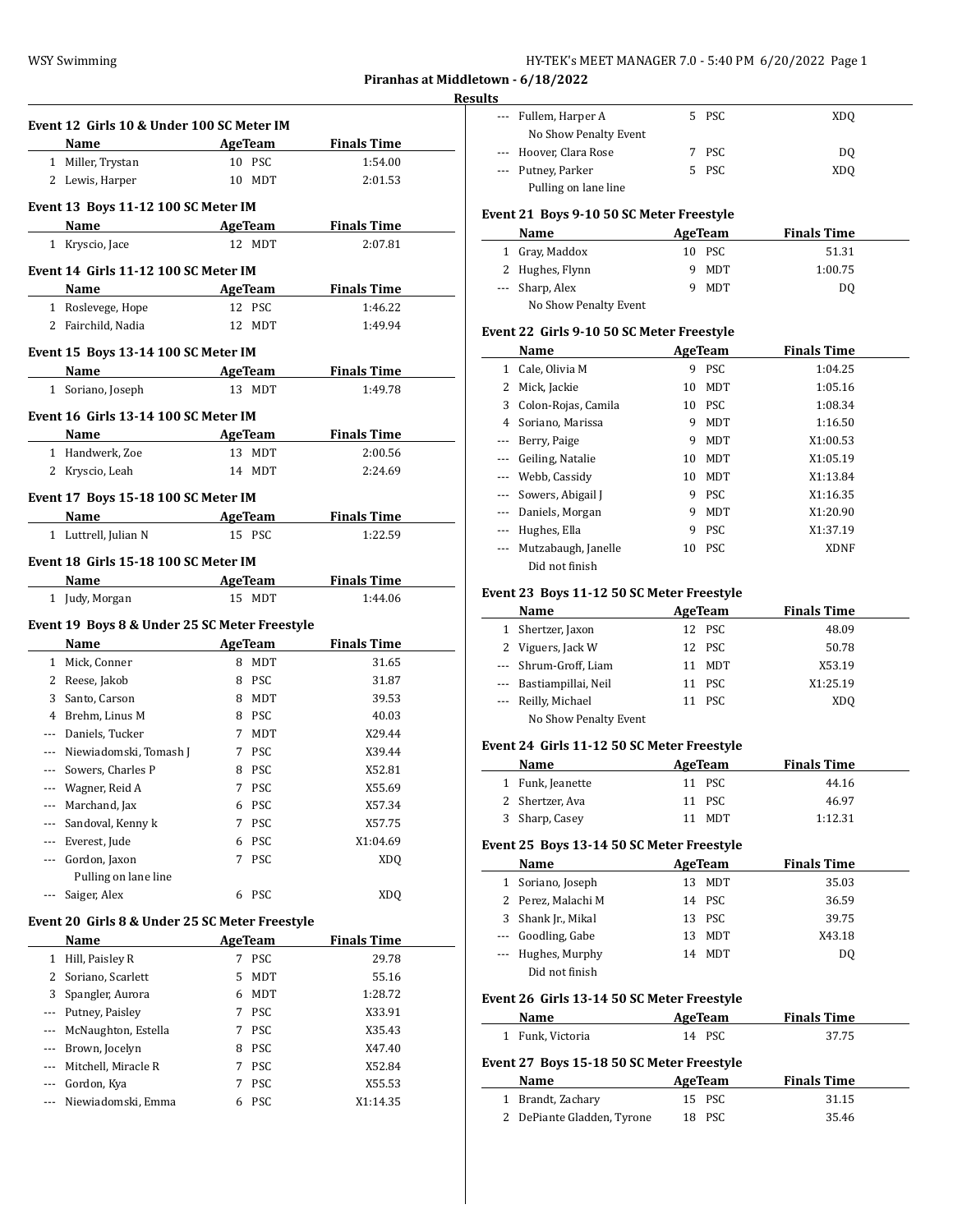| HY-TEK's MEET MANAGER 7.0 - 5:40 PM 6/20/2022 Page 2 |  |  |
|------------------------------------------------------|--|--|
|------------------------------------------------------|--|--|

**Piranhas at Middletown - 6/18/2022**

#### **Results**

| Name<br><b>Finals Time</b><br>AgeTeam |    |            |                                                                                                                                                                           |  |  |  |
|---------------------------------------|----|------------|---------------------------------------------------------------------------------------------------------------------------------------------------------------------------|--|--|--|
| DePiante Gladden, Tyreese             | 18 |            | X44.57                                                                                                                                                                    |  |  |  |
| Roslevege, Matty                      |    |            | X57.19                                                                                                                                                                    |  |  |  |
|                                       |    |            |                                                                                                                                                                           |  |  |  |
| Name                                  |    |            | <b>Finals Time</b>                                                                                                                                                        |  |  |  |
| Daniels, Tucker                       | 7  | <b>MDT</b> | 34.74                                                                                                                                                                     |  |  |  |
| Reese, Jakob                          | 8  | <b>PSC</b> | 47.12                                                                                                                                                                     |  |  |  |
| Santo, Carson                         | 8  | <b>MDT</b> | 51.96                                                                                                                                                                     |  |  |  |
| Sowers, Charles P                     | 8  | <b>PSC</b> | X50.78                                                                                                                                                                    |  |  |  |
| Marchand, Jax                         | 6  | <b>PSC</b> | X1:16.78                                                                                                                                                                  |  |  |  |
| Everest, Jude                         | 6  | <b>PSC</b> | XD <sub>0</sub>                                                                                                                                                           |  |  |  |
| Pulling on lane line                  |    |            |                                                                                                                                                                           |  |  |  |
| Brehm, Linus M                        | 8  | <b>PSC</b> | DO.                                                                                                                                                                       |  |  |  |
|                                       |    |            |                                                                                                                                                                           |  |  |  |
| Niewiadomski, Tomash J                | 7  | <b>PSC</b> | XDO                                                                                                                                                                       |  |  |  |
| Pulling on lane line                  |    |            |                                                                                                                                                                           |  |  |  |
|                                       |    |            | (Event 27 Boys 15-18 50 SC Meter Freestyle)<br><b>PSC</b><br>15 PSC<br>Event 29 Boys 8 & Under 25 SC Meter Backstroke<br>AgeTeam<br>Shoulders past vertical toward breast |  |  |  |

## **Event 30 Girls 8 & Under 25 SC Meter Backstroke**

|              | Name                                  |    | AgeTeam    | <b>Finals Time</b> |  |
|--------------|---------------------------------------|----|------------|--------------------|--|
| $\mathbf{1}$ | Hoover, Clara Rose                    | 7  | <b>PSC</b> | 58.35              |  |
| 2            | Brown, Jocelyn                        | 8  | PSC.       | 1:11.00            |  |
|              | McNaughton, Estella                   | 7  | PSC.       | X45.75             |  |
|              | Hill, Paisley R                       | 7  | <b>PSC</b> | X49.41             |  |
| ---          | Spangler, Aurora                      | 6  | MDT        | DQ                 |  |
|              | Shoulders past vertical toward breast |    |            |                    |  |
|              | --- Putney, Paisley                   | 7  | <b>PSC</b> | XDO                |  |
|              | Did not finish on back                |    |            |                    |  |
|              | Soriano, Scarlett                     | 5. | MDT        | DO.                |  |
|              | Gordon, Kya                           | 7  | PSC.       | XDO                |  |
|              | Did not finish on back                |    |            |                    |  |
|              | Mitchell, Miracle R                   | 7  | <b>PSC</b> | XD <sub>0</sub>    |  |
|              | Did not finish on back                |    |            |                    |  |

## **Event 31 Boys 9-10 50 SC Meter Backstroke**

| <b>Name</b>           | AgeTeam | <b>Finals Time</b> |
|-----------------------|---------|--------------------|
| 1 Gray, Maddox        | 10 PSC  | 1:07.84            |
| --- Hughes, Flynn     | MDT     | DO.                |
| No Show Penalty Event |         |                    |

#### **Event 32 Girls 9-10 50 SC Meter Backstroke**

|       | Name                                  |    | <b>AgeTeam</b> | <b>Finals Time</b> |
|-------|---------------------------------------|----|----------------|--------------------|
| 1     | Miller, Trystan                       |    | 10 PSC         | 55.57              |
| 2     | Lewis, Hadley                         | 9  | MDT            | 1:09.31            |
| 3     | Mick, Jackie                          | 10 | MDT            | 1:20.00            |
| 4     | Colon-Rojas, Camila                   | 10 | <b>PSC</b>     | 1:27.58            |
| ---   | Berry, Paige                          | 9  | MDT            | X1:07.34           |
| $---$ | Daniels, Morgan                       | 9  | <b>MDT</b>     | X1:33.93           |
|       | Hughes, Ella                          | 9  | <b>PSC</b>     | X1:33.94           |
|       | Geiling, Natalie                      | 10 | MDT            | X1:45.31           |
|       | Webb, Cassidy                         | 10 | MDT            | XD <sub>O</sub>    |
|       | Did not finish on back                |    |                |                    |
| $---$ | Mutzabaugh, Janelle                   |    | 10 PSC         | XD <sub>0</sub>    |
|       | Did not finish on back                |    |                |                    |
|       | Sowers, Abigail J                     | 9  | <b>PSC</b>     | XD <sub>0</sub>    |
|       | Shoulders past vertical toward breast |    |                |                    |
|       |                                       |    |                |                    |

|   | Event 33 Boys 11-12 50 SC Meter Backstroke |    |            |                    |  |
|---|--------------------------------------------|----|------------|--------------------|--|
|   | Name                                       |    | AgeTeam    | <b>Finals Time</b> |  |
| 1 | Shertzer, Jaxon                            |    | 12 PSC     | 1:11.94            |  |
|   | 2 Bastiampillai, Neil                      |    | 11 PSC     | 1:44.06            |  |
|   | --- Viguers, Jack W                        |    | 12 PSC     | X1:03.53           |  |
|   | --- Shrum-Groff, Liam                      | 11 | <b>MDT</b> | X1:09.03           |  |
|   | --- Reilly, Michael                        |    | 11 PSC     | XD <sub>0</sub>    |  |
|   | No Show Penalty Event                      |    |            |                    |  |

#### **Event 34 Girls 11-12 50 SC Meter Backstroke**

| <b>Name</b>           | AgeTeam | <b>Finals Time</b> |
|-----------------------|---------|--------------------|
| 1 Kane, Malia         | 12 PSC  | 57.72              |
| 2 Shertzer, Ava       | 11 PSC  | 1:07.50            |
| --- Fairchild, Nadia  | 12 MDT  | DO                 |
| No Show Penalty Event |         |                    |

## **Event 35 Boys 13-14 50 SC Meter Backstroke**

| Name                  | AgeTeam | <b>Finals Time</b> |
|-----------------------|---------|--------------------|
| 1 Perez, Malachi M    | 14 PSC  | 49.63              |
| 2 Shank Jr., Mikal    | 13 PSC  | 52.44              |
| 3 Goodling, Gabe      | 13 MDT  | 59.00              |
| --- Hughes, Murphy    | 14 MDT  | D <sub>0</sub>     |
| No Show Penalty Event |         |                    |

### **Event 36 Girls 13-14 50 SC Meter Backstroke**

|          | Name                                             |    | AgeTeam        | <b>Finals Time</b> |
|----------|--------------------------------------------------|----|----------------|--------------------|
|          | 1 Kryscio, Leah                                  |    | 14 MDT         | 59.22              |
|          | Event 37 Boys 15-18 50 SC Meter Backstroke       |    |                |                    |
|          | Name<br>AgeTeam                                  |    |                | <b>Finals Time</b> |
|          | 1 DePiante Gladden, Tyreese                      |    | 18 PSC         | 53.10              |
|          | 2 Roslevege, Matty                               |    | 15 PSC         | 1:36.72            |
|          | Event 40 Girls 10 & Under 100 SC Meter Freestyle |    |                |                    |
|          | Name                                             |    | AgeTeam        | <b>Finals Time</b> |
|          | 1 Cale, Olivia M                                 |    | 9 PSC          | 2:53.38            |
|          | --- Webb, Cassidy                                | 10 | MDT            | X2:53.16           |
|          | --- Colon-Rojas, Camila                          |    | 10 PSC         | D <sub>0</sub>     |
|          | Pulling on lane line                             |    |                |                    |
|          | Event 41 Boys 11-12 100 SC Meter Freestyle       |    |                |                    |
|          | Name                                             |    | <b>AgeTeam</b> | <b>Finals Time</b> |
|          | 1 Moir, Dane                                     |    | 11 MDT         | 2:07.00            |
|          | Event 42 Girls 11-12 100 SC Meter Freestyle      |    |                |                    |
|          | Name                                             |    | AgeTeam        | <b>Finals Time</b> |
|          | 1 Roslevege, Hope                                |    | 12 PSC         | 1:36.89            |
|          | 2 Funk, Jeanette                                 |    | 11 PSC         | 1:48.37            |
| $\cdots$ | Kane, Malia                                      |    | 12 PSC         | X1:46.22           |
|          | Event 43 Boys 13-14 100 SC Meter Freestyle       |    |                |                    |
|          | Name                                             |    | AgeTeam        | <b>Finals Time</b> |
|          | 1 Perez, Malachi M                               |    | 14 PSC         | 1:34.44            |
| 2        | Goodling, Gabe                                   | 13 | MDT            | 1:43.78            |

# **Event 44 Girls 13-14 100 SC Meter Freestyle**

| Name             | AgeTeam | <b>Finals Time</b> |  |
|------------------|---------|--------------------|--|
| 1 Funk, Victoria | 14 PSC  | 1:31.34            |  |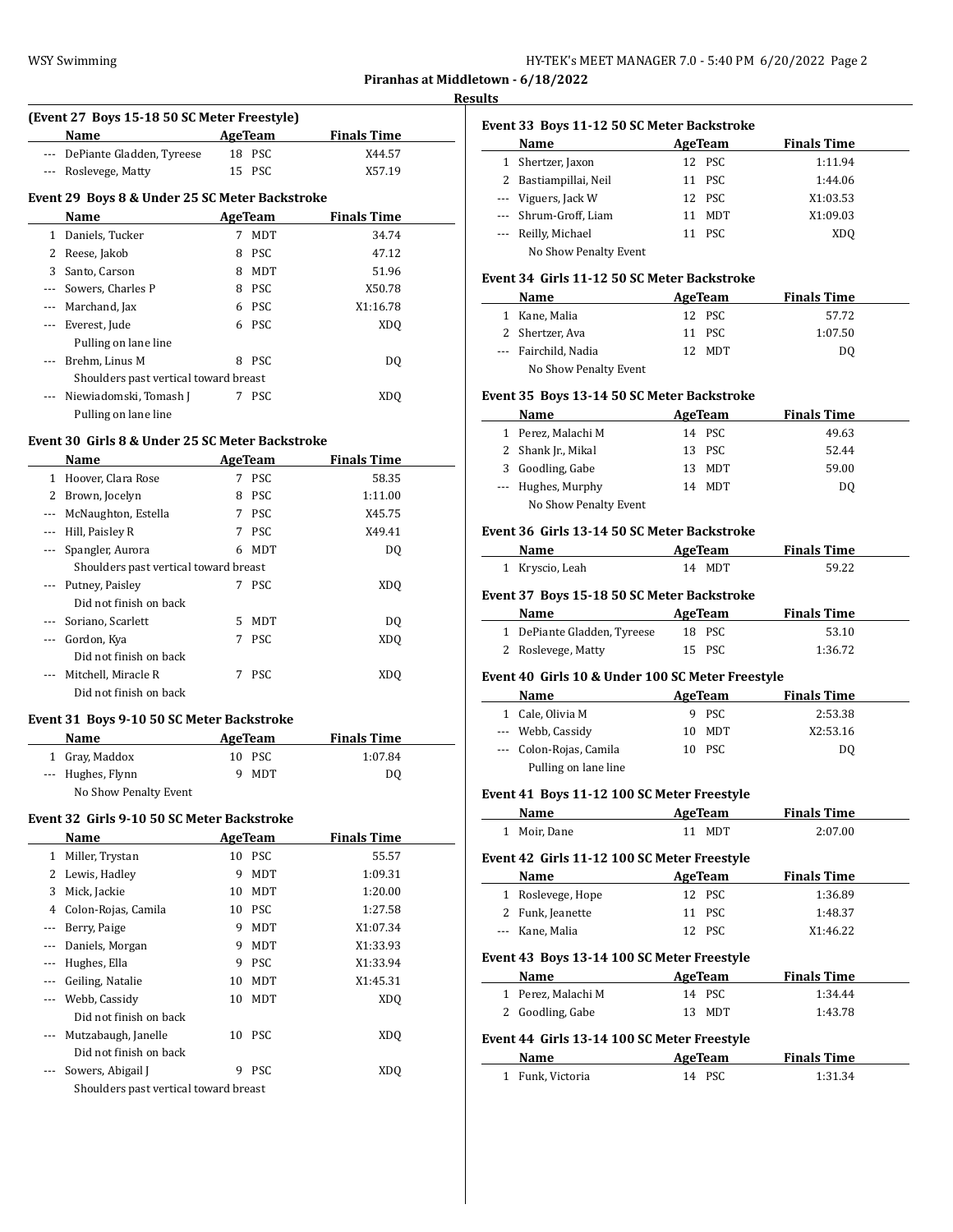| HY-TEK's MEET MANAGER 7.0 - 5:40 PM  6/20/2022  Page 3 |  |  |  |
|--------------------------------------------------------|--|--|--|
|--------------------------------------------------------|--|--|--|

**Piranhas at Middletown - 6/18/2022**

|     | Event 45 Boys 15-18 100 SC Meter Freestyle                       |   |                |                    |  |
|-----|------------------------------------------------------------------|---|----------------|--------------------|--|
|     | Name                                                             |   | <b>AgeTeam</b> | <b>Finals Time</b> |  |
|     | 1 Brandt, Zachary                                                |   | 15 PSC         | 1:10.13            |  |
|     | 2 DePiante Gladden, Tyreese                                      |   | 18 PSC         | 1:42.97            |  |
|     | --- Luttrell, Julian N                                           |   | 15 PSC         | X1:13.34           |  |
|     | --- DePiante Gladden, Tyrone                                     |   | 18 PSC         | X1:21.34           |  |
|     |                                                                  |   |                |                    |  |
|     | Event 47 Boys 8 & Under 25 SC Meter Breaststroke<br>Name AgeTeam |   |                | <b>Finals Time</b> |  |
|     |                                                                  |   |                |                    |  |
|     | 1 Mick, Conner                                                   |   | 8 MDT          | 45.22              |  |
|     | --- Daniels, Tucker                                              | 7 | MDT            | DQ                 |  |
|     | <b>Alternating Kick</b>                                          |   |                |                    |  |
|     | Event 49 Boys 9-10 50 SC Meter Breaststroke                      |   |                |                    |  |
|     | Name AgeTeam                                                     |   |                | <b>Finals Time</b> |  |
|     | 1 Hughes, Flynn                                                  |   | 9 MDT          | 1:20.84            |  |
|     | Event 50 Girls 9-10 50 SC Meter Breaststroke                     |   |                |                    |  |
|     | Name                                                             |   | AgeTeam        | <b>Finals Time</b> |  |
|     | 1 Miller, Trystan                                                |   | 10 PSC         | 55.94              |  |
|     | 2 Lewis, Harper                                                  |   | 10 MDT         | 57.00              |  |
|     | 3 Lewis, Hadley                                                  |   | 9 MDT          | 1:22.66            |  |
|     | --- Soriano, Marissa                                             |   | 9 MDT          | X1:26.31           |  |
|     | --- Geiling, Natalie                                             |   | 10 MDT         | XDQ                |  |
|     | Scissors kick                                                    |   |                |                    |  |
|     | --- Cale, Olivia M                                               |   | 9 PSC          | DQ                 |  |
|     | Hands brought beyond the hipline during stroke                   |   |                |                    |  |
|     |                                                                  |   |                |                    |  |
|     | Event 51 Boys 11-12 50 SC Meter Breaststroke                     |   |                |                    |  |
|     | Name                                                             |   | <b>AgeTeam</b> | <b>Finals Time</b> |  |
|     | 1 Kryscio, Jace                                                  |   | 12 MDT         | 57.59              |  |
|     | 2 Moir, Dane                                                     |   | 11 MDT         | 1:16.44            |  |
|     | --- Shrum-Groff, Liam                                            |   | 11 MDT         | XDQ                |  |
|     | One hand touch                                                   |   |                |                    |  |
|     | --- Shertzer, Jaxon                                              |   | 12 PSC         | DQ                 |  |
|     | <b>Alternating Kick</b>                                          |   |                |                    |  |
|     | Event 52 Girls 11-12 50 SC Meter Breaststroke                    |   |                |                    |  |
|     | Name                                                             |   | AgeTeam        | <b>Finals Time</b> |  |
|     | 1 Roslevege, Hope                                                |   | 12 PSC         | 56.28              |  |
|     | 2 Kane, Malia                                                    |   | 12 PSC         | 1:04.31            |  |
|     | --- Sharp, Casey                                                 |   | 11 MDT         | DQ                 |  |
|     | Scissors kick                                                    |   |                |                    |  |
| --- | Shertzer, Ava                                                    |   | 11 PSC         | XDQ                |  |
|     | Downward butterfly kick                                          |   |                |                    |  |
|     | Event 53 Boys 13-14 50 SC Meter Breaststroke                     |   |                |                    |  |
|     | Name                                                             |   | <b>AgeTeam</b> | <u>Finals Time</u> |  |
|     | 1 Shank Jr., Mikal                                               |   | 13 PSC         | 54.93              |  |
|     | --- Hughes, Murphy                                               |   | 14 MDT         | DQ                 |  |
|     | No Show Penalty Event                                            |   |                |                    |  |
|     |                                                                  |   |                |                    |  |
|     | Event 54 Girls 13-14 50 SC Meter Breaststroke                    |   |                |                    |  |
|     | <b>Name</b>                                                      |   | AgeTeam        | <b>Finals Time</b> |  |
|     | 1 Funk, Victoria                                                 |   | 14 PSC         | 57.09              |  |
|     | 2 Handwerk, Zoe                                                  |   | 13 MDT         | 1:06.00            |  |
|     | Event 55 Boys 15-18 50 SC Meter Breaststroke                     |   |                |                    |  |
|     | Name                                                             |   | <b>AgeTeam</b> | <b>Finals Time</b> |  |
|     | 1 Luttrell, Julian N                                             |   | 15 PSC         | 41.41              |  |
|     |                                                                  |   |                |                    |  |

| <b>Results</b> |                                                                |                    |                        |
|----------------|----------------------------------------------------------------|--------------------|------------------------|
|                | --- Brandt, Zachary                                            | 15 PSC             | X47.72                 |
|                | --- DePiante Gladden, Tyrone<br>Downward butterfly kick        | 18 PSC             | DQ                     |
|                | Event 56 Girls 15-18 50 SC Meter Breaststroke                  |                    |                        |
|                | Name                                                           | AgeTeam            | <b>Finals Time</b>     |
|                | 1 Judy, Morgan                                                 | 15 MDT             | 47.85                  |
|                | Event 57 Boys 8 & Under 25 SC Meter Butterfly                  |                    |                        |
|                | Name AgeTeam                                                   |                    | <b>Finals Time</b>     |
|                | 1 Mick, Conner                                                 | 8 MDT              | 40.56                  |
|                | Event 58 Girls 8 & Under 25 SC Meter Butterfly<br>Name AgeTeam |                    | <b>Finals Time</b>     |
|                | 1 Hoover, Clara Rose                                           | 7 PSC              | 49.00                  |
|                | Event 59 Boys 9-10 50 SC Meter Butterfly                       |                    |                        |
|                | Name                                                           | AgeTeam            | <b>Finals Time</b>     |
|                | --- Sharp, Alex<br>No Show Penalty Event                       | 9 MDT              | DQ                     |
|                | Event 60 Girls 9-10 50 SC Meter Butterfly                      |                    |                        |
|                | Name                                                           | AgeTeam            | <b>Finals Time</b>     |
|                | 1 Lewis, Harper                                                | 10 MDT             | 1:03.87                |
|                | --- Berry, Paige                                               | 9 MDT              | X1:23.50               |
|                | --- Lewis, Hadley                                              | 9 MDT              | X1:31.97               |
|                | --- Soriano, Marissa                                           | 9 MDT              | X1:48.75               |
|                | --- Mick, Jackie                                               | 10 MDT             | DQ                     |
|                |                                                                |                    |                        |
|                | <b>Alternating Kick</b>                                        |                    |                        |
|                | Event 61 Boys 11-12 50 SC Meter Butterfly                      |                    |                        |
|                | <b>Name</b>                                                    | <b>AgeTeam</b>     | <b>Finals Time</b>     |
|                | 1 Kryscio, Jace<br>2 Moir, Dane                                | 12 MDT<br>11 MDT   | 55.25<br>55.50         |
|                |                                                                |                    |                        |
|                | Event 62 Girls 11-12 50 SC Meter Butterfly                     |                    |                        |
|                | Name                                                           | AgeTeam            | <b>Finals Time</b>     |
|                | 1 Funk, Jeanette<br>--- Fairchild, Nadia                       | 11 PSC<br>12 MDT   | 52.25<br>DQ            |
|                | No Show Penalty Event                                          |                    |                        |
|                | --- Sharp, Casey<br><b>Alternating Kick</b>                    | 11 MDT             | DQ                     |
|                | Event 64 Girls 13-14 50 SC Meter Butterfly                     |                    |                        |
|                | Name                                                           | <b>AgeTeam</b>     | <b>Finals Time</b>     |
|                | 1 Handwerk, Zoe                                                | 13 MDT             | 51.84                  |
|                | --- Kryscio, Leah                                              | 14 MDT             | DQ                     |
|                | Arms underwater recovery                                       |                    |                        |
|                | Event 66 Girls 15-18 50 SC Meter Butterfly                     |                    |                        |
|                | Name                                                           | <b>AgeTeam</b>     | <b>Finals Time</b>     |
|                | 1 Judy, Morgan                                                 | 15 MDT             | 46.75                  |
|                | Event 67 Boys 8 & Under 100 SC Meter Freestyle Relay           |                    |                        |
|                | Team                                                           | <b>Relay</b>       | <b>Finals Time</b>     |
|                | 1 PSC                                                          | A                  | 3:17.40                |
|                | 1) Reese, Jakob 8                                              |                    | 2) Brehm, Linus M 8    |
|                | 3) Everest, Jude 6                                             | 4) Marchand, Jax 6 |                        |
|                | 2 PSC                                                          | B                  | 4:10.34                |
|                | 1) Saiger, Alex 6                                              |                    | 2) Sowers, Charles P 8 |